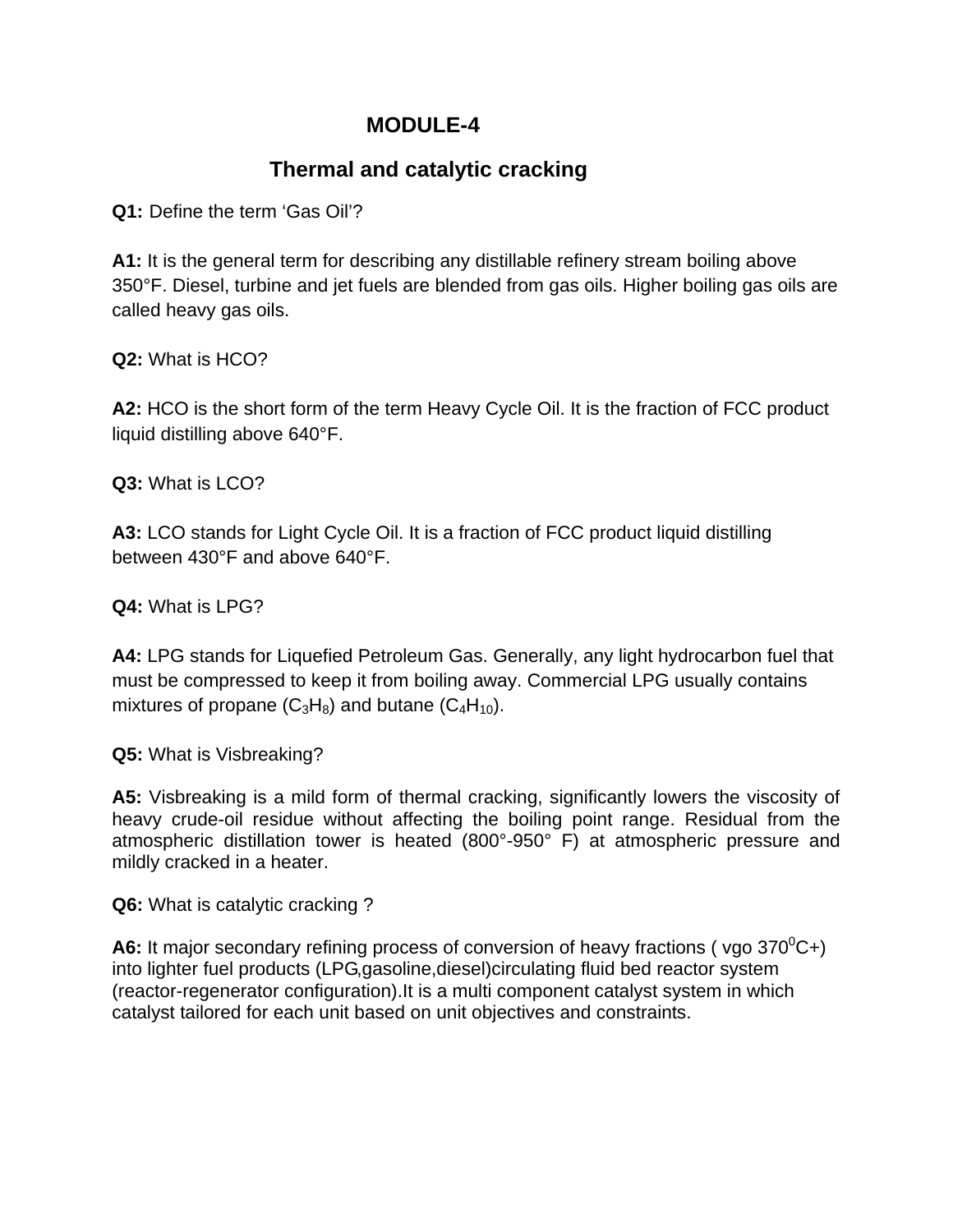**Q7:** What is thermal cracking ?

**A7:** It is process of cracking of heavy residues under severe thermal conditions. Liquid products are highly olefinic, aromatic and have high sulfur .Hydrogen treatment required for the liquid products to improve properties .Thermal cracking follows free radical mechanism.

**Q8:** What are the feed for vibreaking?

**A8:** Feed stock: Asphalt, Short residuum to residuums,and medium oil.

**Q9:** What are the main reaction involved in catalytic cracking?

**A9:** (a)Cracking of Paraffins (b)Naphthenes and side chain of aromatics . (c)Isomerisation of olefinsDehydrogenation of Naphthenes and Olefins (d)Cyclization and condensation of olefins .Alkylation and dealkylation .

**Q10:** What are the different type of catalytic cracking used in industries?

**A10:** (1)Fixed bed, Houdry (2)Moving beds-Air lift-Thermofer catalytic cracking Houdry flow. (3)Fluidized Beds (a)Gulf Resrearch(Fluid catalytic cracking ) FCC,UOP,Texaco. (b)Kellog(Ortho flow) (c)ESSO-Flexi cracking (d)Standard –Ultra cracking.

**Q11:** what are the different type of catalyst used in fluid catalytic cracking(FCC)?

**A11:**FCC catalyst is a fine powder made up primarily of silica and alumina and containing acid sites that enable the catalyst to crack heavy hydrocarbons to gasoline and lighter products without formation of excessive amount of coke. These were replaced with present day zeolite catalysts with greatly increased activity, stability, and improved selectivity.

**Q12:** How the olefin reactivity varies with carbon number in cracking?

**A12:** Olefins cracks at a much faster rate compared to paraffins and subject to rapid isomerization.